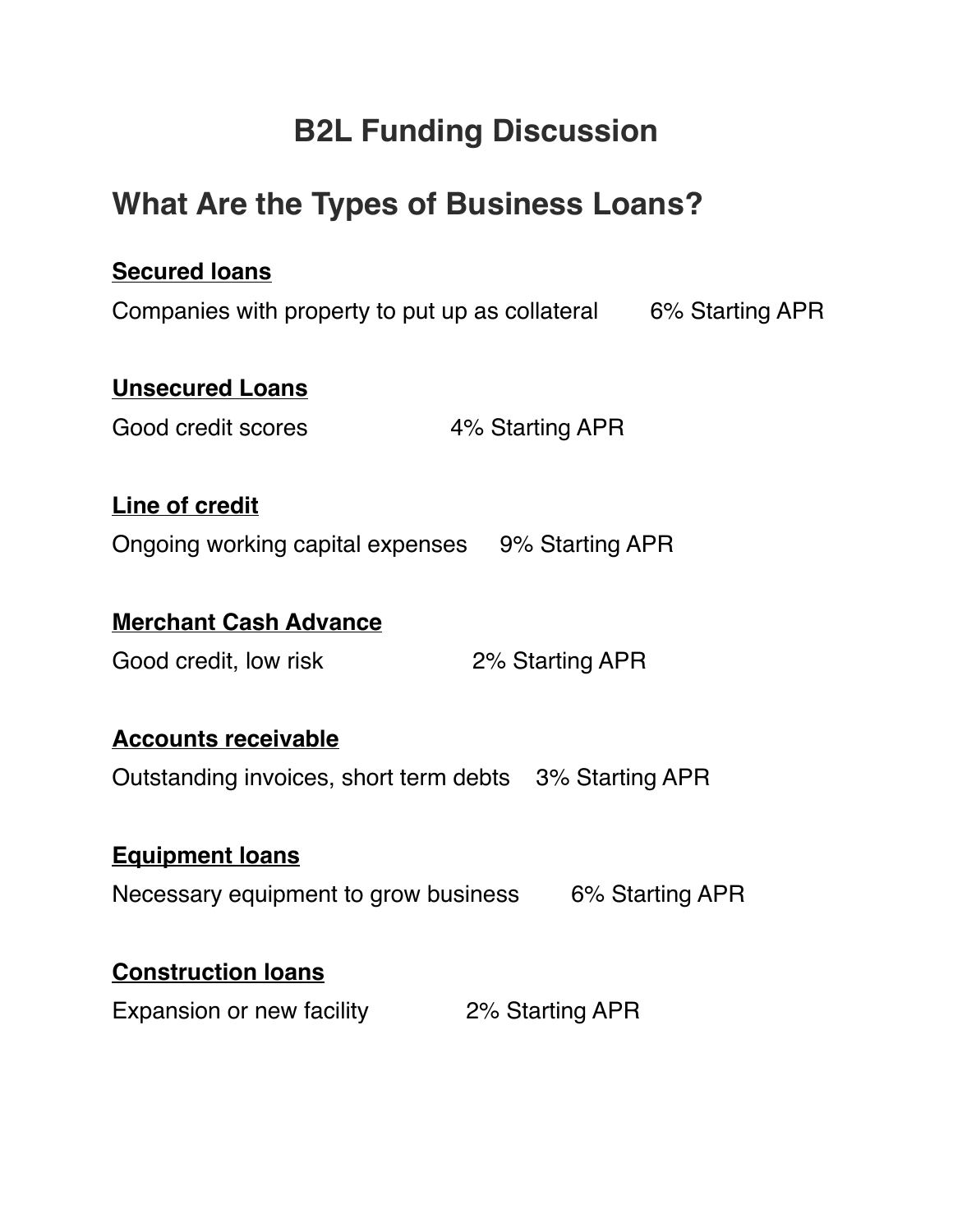## **Invoice factoring**

Filing cash flow gap 11% Starting APR

Lenders offer a variety of loans for businesses depending on what the money is going to be used for and how companies are able to guarantee payment.

- 1 **Secured loans** require collateral to back up the amount of the loan, meaning you could lose what you put up if you fail to pay in full.
- 2 **Unsecured loans** are granted to companies with solid credit ratings and may offer lower interest rates than secured loans.
- 3. **[Lines of credit](https://www.top10bestbusinessloans.com/line-of-credit)** work like a credit card, allowing you to borrow against a set amount as needed and only requiring interest payments on the money you use.
- 4. **[Merchant cash advances](https://www.top10bestbusinessloans.com/cash-advance-loan)** are based on your volume of monthly credit card sales and are paid back using a percentage of each future sale.
- 5. **Accounts receivable** loans use outstanding invoices as collateral to help pay off short-term debts.
- 6. **Equipment loans** are granted specifically for the purchase of new equipment, using what you purchase as collateral